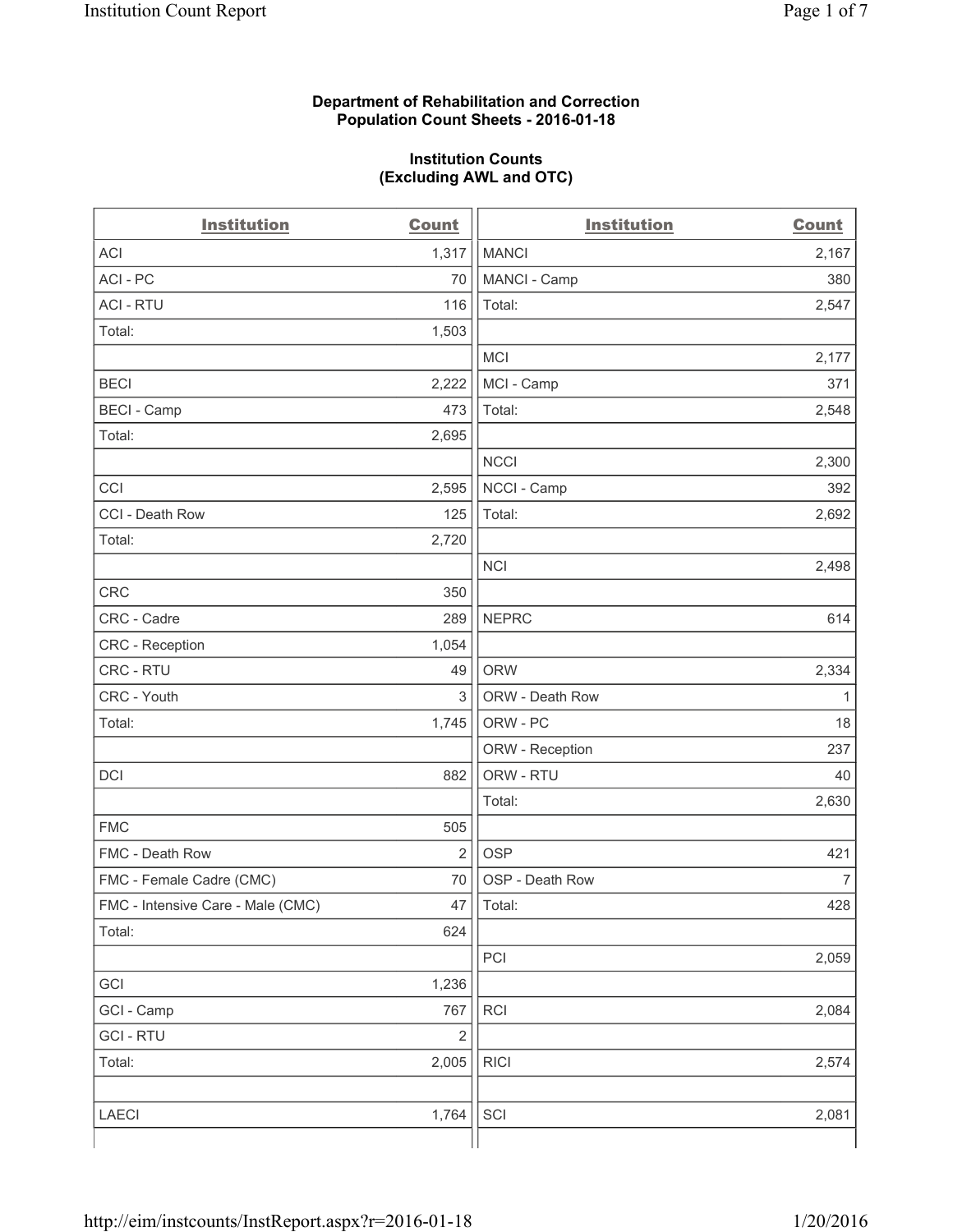| LECI                     | 2,331 | SOCF             |                          | 1,160  |
|--------------------------|-------|------------------|--------------------------|--------|
| LECI - Camp              | 189   | SOCF - RTU       |                          | 59     |
| Total:                   | 2,520 | Total:           |                          | 1,219  |
|                          |       |                  |                          |        |
| LOCI                     | 2,287 | <b>TCI</b>       |                          | 1,096  |
|                          |       | TCI - Camp       |                          | 440    |
| LORCI                    | 191   | Total:           |                          | 1,536  |
| LORCI - Cadre            | 156   |                  |                          |        |
| <b>LORCI - Reception</b> | 1,130 | <b>TOCI</b>      |                          | 923    |
| Total:                   | 1,477 | <b>TOCI - PC</b> |                          | 107    |
|                          |       | Total:           |                          | 1,030  |
| <b>MACI</b>              | 993   |                  |                          |        |
| MACI - Minimum           | 1,422 | <b>WCI</b>       |                          | 1,310  |
| Total:                   | 2,415 | <b>WCI-RTU</b>   |                          | 99     |
|                          |       | Total:           |                          | 1,409  |
|                          |       |                  |                          |        |
|                          |       |                  | <b>Total Population:</b> | 50,586 |

\* The Total Population includes 31 Offenders with Reason Codes 30 & 31. \*\* The Total Population includes 34 Offenders with Reason Code 0A.

# **Male Population by Security Level (Include AWL and Exclude OTC)**

| <b>Security Level</b>  |                   | <b>Body</b> | <b>AWL</b>     | $(-OTC)$ | <b>Total</b> |
|------------------------|-------------------|-------------|----------------|----------|--------------|
| Total Level 5          |                   | 104         | 4              | 3        | 105          |
| <b>Total Level 4</b>   |                   | 1,745       | 21             | 20       | 1,746        |
| Total Level 3          |                   | 11,658      | 138            | 105      | 11,691       |
| Total Level 2          |                   | 17,270      | 250            | 183      | 17,337       |
| Total Level 1          |                   | 15,388      | 188            | 97       | 15,479       |
| <b>Total Death Row</b> |                   | 136         | $\overline{2}$ | 2        | 136          |
|                        | <b>Total Male</b> | 46,301      | 603            | 410      | 46,494       |

## **Female Population by Institution (Include AWL and Exclude OTC)**

| <b>Institution</b>       | <b>Body</b> | <b>AWL</b> | $(-OTC)$ | <b>Total</b> |
|--------------------------|-------------|------------|----------|--------------|
| <b>DCI</b>               | 882         | 10         | 5        | 887          |
| <b>FMC</b>               | 20          | 0          | 0        | 20           |
| FMC - Female Cadre (CMC) | 70          |            |          | 70           |
| <b>NEPRC</b>             | 614         | 13         | 6        | 621          |
| <b>ORW</b>               | 2,334       | 59         | 35       | 2,358        |
| <b>ORW - Death Row</b>   |             | 0          | 0        |              |
|                          |             |            |          |              |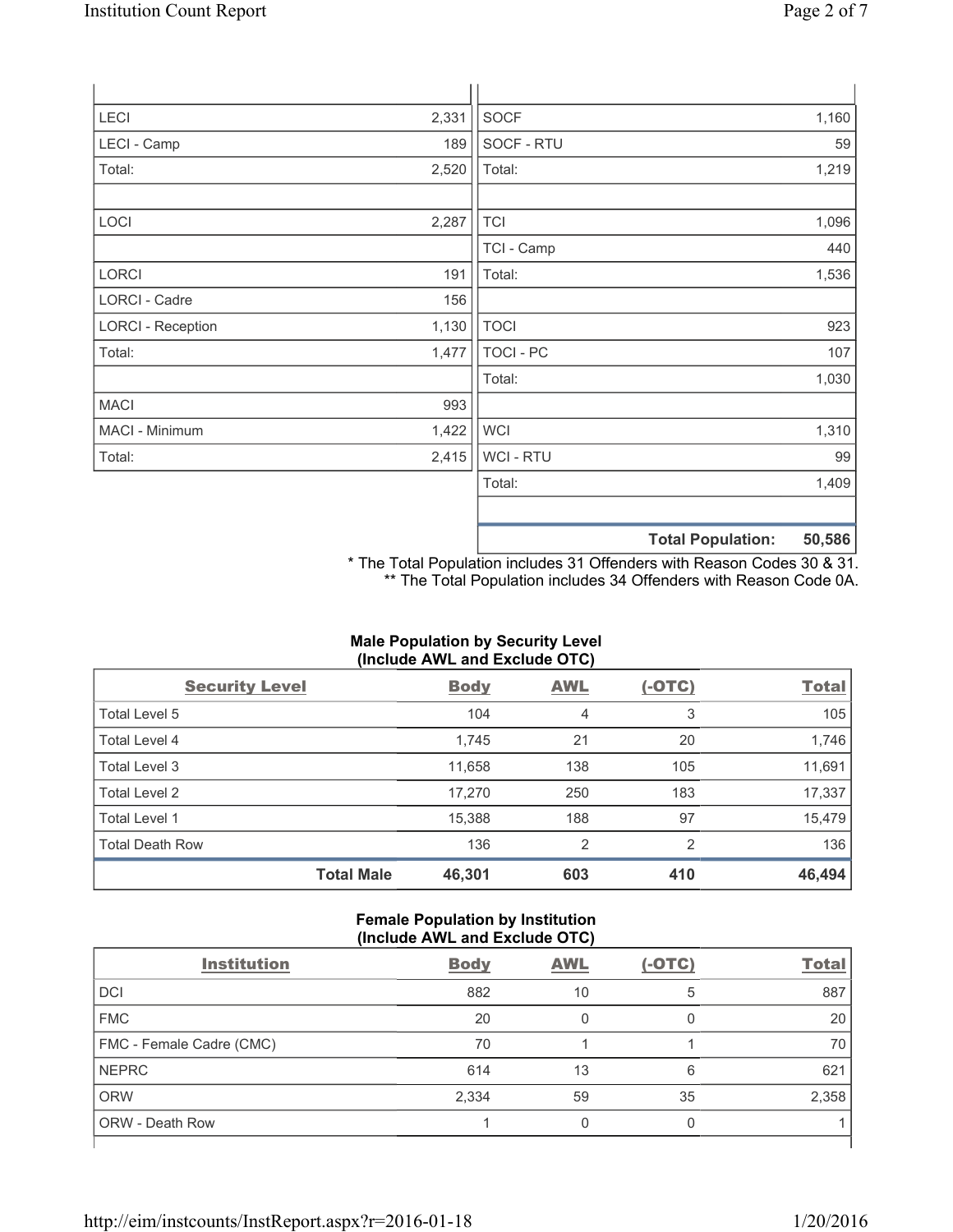| ORW - PC        |                          | 18     |     |     | 18     |
|-----------------|--------------------------|--------|-----|-----|--------|
| ORW - Reception |                          | 237    |     |     | 237    |
| ORW - RTU       |                          | 40     |     |     | 40 l   |
|                 | <b>Total Female</b>      | 4,216  | 83  | 47  | 4,252  |
|                 |                          |        |     |     |        |
|                 | <b>Total Population:</b> | 50,517 | 686 | 457 | 50,746 |

## **Male Population by Institution: Security Level 5 (Include AWL and Exclude OTC)**

|              | <b>Institution</b>   | <b>Body</b> | <b>AWL</b> | $(-OTC)$ | <b>Total</b> |
|--------------|----------------------|-------------|------------|----------|--------------|
| <b>LORCI</b> |                      |             |            |          |              |
| <b>MANCI</b> |                      |             |            |          |              |
| <b>OSP</b>   |                      | 102         |            |          | 102          |
| <b>RCI</b>   |                      |             |            |          |              |
|              | <b>Total Level 5</b> | 104         |            |          | 105          |

# **Male Population by Institution: Security Level 4 (Include AWL and Exclude OTC)**

| <b>Institution</b>       |                      | <b>Body</b>    | <b>AWL</b>          | $(-OTC)$            | <b>Total</b>   |
|--------------------------|----------------------|----------------|---------------------|---------------------|----------------|
| CRC                      |                      | 11             | $\mathbf 0$         | $\mathsf{O}\xspace$ | 11             |
| CRC - Reception          |                      | $\overline{4}$ | $\mathbf 0$         | $\mathsf 0$         | $\overline{4}$ |
| CRC - RTU                |                      | 1              | $\mathbf 0$         | $\mathsf 0$         | 1              |
| <b>FMC</b>               |                      | 1              | $\mathsf{O}\xspace$ | $\mathsf 0$         | 1              |
| LECI                     |                      | 1              | $\mathbf 0$         | $\mathsf{O}\xspace$ | 1              |
| LOCI                     |                      |                | $\mathbf 0$         | 0                   | 1              |
| LORCI                    |                      | $\overline{2}$ | $\mathbf{1}$        | 1                   | $\overline{2}$ |
| <b>LORCI - Reception</b> |                      | $\overline{7}$ | $\mathbf 0$         | $\mathsf 0$         | $\overline{7}$ |
| <b>MANCI</b>             |                      | 1              | 1                   | 1                   | 1              |
| <b>NCI</b>               |                      | 1              | $\mathbf 0$         | $\mathsf 0$         | 1              |
| <b>OSP</b>               |                      | 310            | $\,$ 3 $\,$         | $\mathfrak{S}$      | 310            |
| <b>RCI</b>               |                      | 10             | $\mathbf{1}$        | 1                   | 10             |
| SOCF                     |                      | 1,147          | 14                  | 13                  | 1,148          |
| SOCF - RTU               |                      | 59             | $\mathsf 0$         | 0                   | 59             |
| <b>TCI</b>               |                      | $\overline{4}$ | $\mathsf 0$         | $\mathsf 0$         | $\overline{4}$ |
| <b>TOCI</b>              |                      | 168            | $\mathbf{1}$        | 1                   | 168            |
| <b>TOCI - PC</b>         |                      | $10$           | $\mathbf 0$         | $\mathsf{O}\xspace$ | $10$           |
| <b>WCI</b>               |                      | $\overline{4}$ | $\mathbf 0$         | $\mathsf 0$         | 4              |
| <b>WCI-RTU</b>           |                      | 3              | $\mathbf 0$         | $\mathbf 0$         | $\sqrt{3}$     |
|                          | <b>Total Level 4</b> | 1,745          | 21                  | 20                  | 1,746          |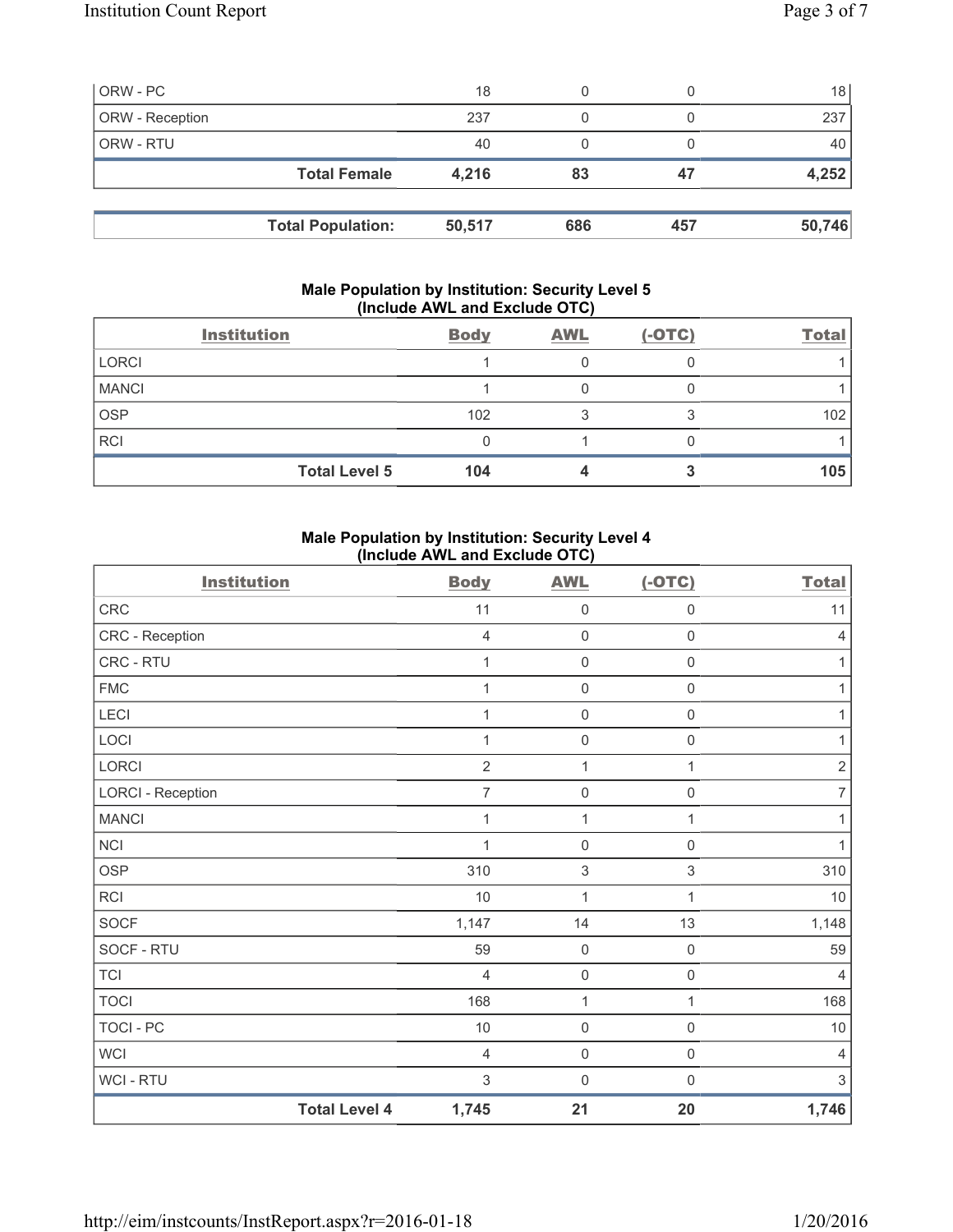| <b>Institution</b>                | <b>Body</b>    | <b>AWL</b>          | $(-OTC)$            | <b>Total</b>   |
|-----------------------------------|----------------|---------------------|---------------------|----------------|
| <b>ACI</b>                        | 14             | $\mathsf 0$         | $\mathsf 0$         | 14             |
| <b>BECI</b>                       | 16             | $\mathsf{O}\xspace$ | $\mathsf 0$         | 16             |
| CCI                               | $\,6\,$        | $\mathbf{1}$        | 1                   | 6              |
| CRC                               | 109            | 10                  | $\,8\,$             | 111            |
| CRC - Cadre                       | 216            | $\mathsf{O}\xspace$ | $\mathsf 0$         | 216            |
| CRC - Reception                   | 712            | 19                  | 12                  | 719            |
| CRC - RTU                         | 18             | $\mathsf{O}\xspace$ | $\mathsf 0$         | 18             |
| CRC - Youth                       | $\sqrt{2}$     | $\mathbf{1}$        | 1                   | $\sqrt{2}$     |
| <b>FMC</b>                        | $\overline{4}$ | 0                   | $\mathbf 0$         | 4              |
| FMC - Intensive Care - Male (CMC) | $\,6\,$        | $\mathsf{O}\xspace$ | $\mathsf 0$         | $\,6\,$        |
| GCI                               | 1              | $\mathsf{O}\xspace$ | $\mathsf 0$         | $\mathbf{1}$   |
| LAECI                             | $\overline{4}$ | $\mathsf{O}\xspace$ | $\mathsf 0$         | $\overline{4}$ |
| LECI                              | 2,272          | 17                  | 15                  | 2,274          |
| LOCI                              | 1              | 0                   | $\mathbf 0$         | 1              |
| LORCI                             | 65             | 16                  | 13                  | 68             |
| LORCI - Cadre                     | 109            | $\mathsf{O}\xspace$ | $\mathbf 0$         | 109            |
| <b>LORCI - Reception</b>          | 767            | $\mathbf{1}$        | $\mathsf{O}\xspace$ | 768            |
| <b>MACI</b>                       | $\overline{2}$ | $\mathsf{O}\xspace$ | $\mathsf 0$         | $\overline{2}$ |
| <b>MANCI</b>                      | 2,142          | 25                  | 22                  | 2,145          |
| MCI                               | 1              | $\mathsf{O}\xspace$ | $\mathsf 0$         | $\mathbf{1}$   |
| <b>NCCI</b>                       | 13             | 0                   | $\mathsf 0$         | 13             |
| <b>NCI</b>                        | 1              | $\mathsf 0$         | $\mathsf{O}\xspace$ | $\mathbf{1}$   |
| PCI                               | 43             | $\overline{2}$      | $\mathsf 0$         | 45             |
| <b>RCI</b>                        | 1,877          | 22                  | 16                  | 1,883          |
| <b>RICI</b>                       | $\,$ 3 $\,$    | $\mathsf{O}\xspace$ | $\mathsf 0$         | $\mathfrak{S}$ |
| SCI                               | 11             | $\mathsf{O}\xspace$ | $\mathsf{O}\xspace$ | 11             |
| SOCF                              | 12             | $\mathbf{1}$        | 1                   | 12             |
| <b>TCI</b>                        | 1,025          | 8                   | $\mathbf 5$         | 1,028          |
| TCI - Camp                        | $\mathbf{1}$   | $\mathsf 0$         | $\mathsf 0$         | $\mathbf{1}$   |
| <b>TOCI</b>                       | 734            | $\overline{4}$      | $\mathfrak{S}$      | 735            |
| <b>TOCI - PC</b>                  | 97             | 0                   | $\mathsf{O}\xspace$ | 97             |
| <b>WCI</b>                        | 1,280          | 11                  | $\,8\,$             | 1,283          |
| WCI - RTU                         | 94             | $\mathsf 0$         | $\mathsf 0$         | 94             |
| <b>Total Level 3</b>              | 11,658         | 138                 | 105                 | 11,691         |

# **Male Population by Institution: Security Level 3 (Include AWL and Exclude OTC)**

# **Male Population by Institution: Security Level 2 (Include AWL and Exclude OTC)**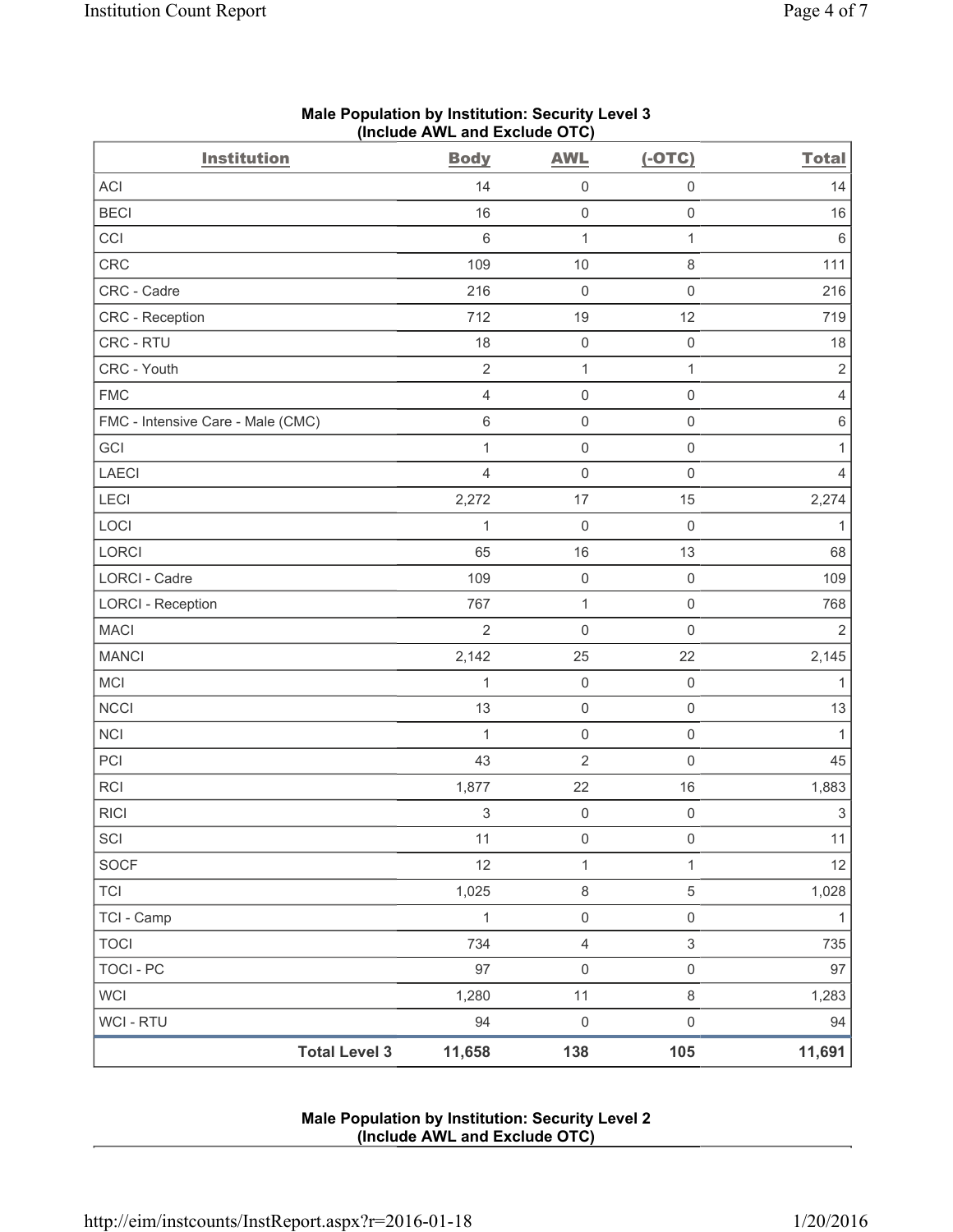| <b>Institution</b>                | <b>Body</b>    | <b>AWL</b>          | $(-OTC)$            | <b>Total</b>   |
|-----------------------------------|----------------|---------------------|---------------------|----------------|
| <b>ACI</b>                        | 621            | $\mathbf 5$         | $\,$ 3 $\,$         | 623            |
| ACI - PC                          | 69             | $\mathbf 0$         | $\mathsf{O}\xspace$ | 69             |
| <b>ACI - RTU</b>                  | 72             | $\mathbf{1}$        | $\mathsf{O}\xspace$ | 73             |
| <b>BECI</b>                       | 1,476          | 15                  | 11                  | 1,480          |
| <b>BECI - Camp</b>                | $\overline{2}$ | $\mathsf{O}\xspace$ | $\mathsf{O}\xspace$ | $\overline{2}$ |
| CCI                               | 1,756          | 19                  | 13                  | 1,762          |
| <b>CRC</b>                        | 108            | $\,6\,$             | 5                   | 109            |
| CRC - Cadre                       | 62             | $\mathsf{O}\xspace$ | $\mathsf{O}\xspace$ | 62             |
| CRC - Reception                   | 231            | $\,8\,$             | $\,8\,$             | 231            |
| CRC - RTU                         | 27             | $\mathsf{O}\xspace$ | $\mathsf{O}\xspace$ | 27             |
| CRC - Youth                       | $\mathbf{1}$   | $\mathsf{O}\xspace$ | $\mathsf 0$         | 1              |
| <b>FMC</b>                        | $\sqrt{5}$     | $\pmb{0}$           | $\mathsf{O}\xspace$ | $\sqrt{5}$     |
| FMC - Intensive Care - Male (CMC) | 18             | $\mathsf{O}\xspace$ | $\mathsf 0$         | 18             |
| GCI                               | 797            | 6                   | $\overline{4}$      | 799            |
| GCI - Camp                        | 1              | $\mathsf{O}\xspace$ | $\mathsf{O}\xspace$ | 1              |
| <b>GCI-RTU</b>                    | $\mathbf{1}$   | $\mathsf{O}\xspace$ | $\mathsf 0$         | 1              |
| <b>LAECI</b>                      | 1,102          | 14                  | 13                  | 1,103          |
| LECI                              | 47             | $\mathsf 0$         | $\mathsf 0$         | 47             |
| LOCI                              | 1,190          | 15                  | 12                  | 1,193          |
| LORCI                             | 83             | 22                  | 21                  | 84             |
| LORCI - Cadre                     | 45             | $\mathsf{O}\xspace$ | $\mathsf 0$         | 45             |
| <b>LORCI - Reception</b>          | 256            | $\mathbf 1$         | $\mathbf{1}$        | 256            |
| <b>MACI</b>                       | 991            | 5                   | $\overline{4}$      | 992            |
| <b>MANCI</b>                      | 11             | 1                   | $\mathbf{1}$        | 11             |
| <b>MCI</b>                        | 1,692          | 22                  | 16                  | 1,698          |
| MCI - Camp                        | 1              | $\mathbf{0}$        | $\mathsf{O}\xspace$ | $\mathbf{1}$   |
| <b>NCCI</b>                       | 1,516          | 26                  | 23                  | 1,519          |
| NCCI - Camp                       | 18             | $\mathbf 0$         | $\mathsf{O}\xspace$ | $18$           |
| <b>NCI</b>                        | 1,685          | 25                  | 16                  | 1,694          |
| PCI                               | 704            | 19                  | $\,$ 5 $\,$         | 718            |
| RCI                               | 197            | $\mathbf{1}$        | $\mathbf{1}$        | 197            |
| <b>RICI</b>                       | 1,519          | 29                  | 19                  | 1,529          |
| SCI                               | 912            | $10$                | $\boldsymbol{7}$    | 915            |
| <b>TCI</b>                        | 22             | $\mathbf 0$         | $\mathsf 0$         | 22             |
| <b>TOCI</b>                       | $\,6\,$        | $\mathsf 0$         | $\mathsf 0$         | $\,6\,$        |
| <b>WCI</b>                        | 25             | $\mathsf{O}\xspace$ | $\mathsf 0$         | 25             |
| WCI - RTU                         | $\mathbf{1}$   | $\mathsf{O}\xspace$ | $\mathsf{O}\xspace$ | 1              |
| <b>Total Level 2</b>              | 17,270         | 250                 | 183                 | 17,337         |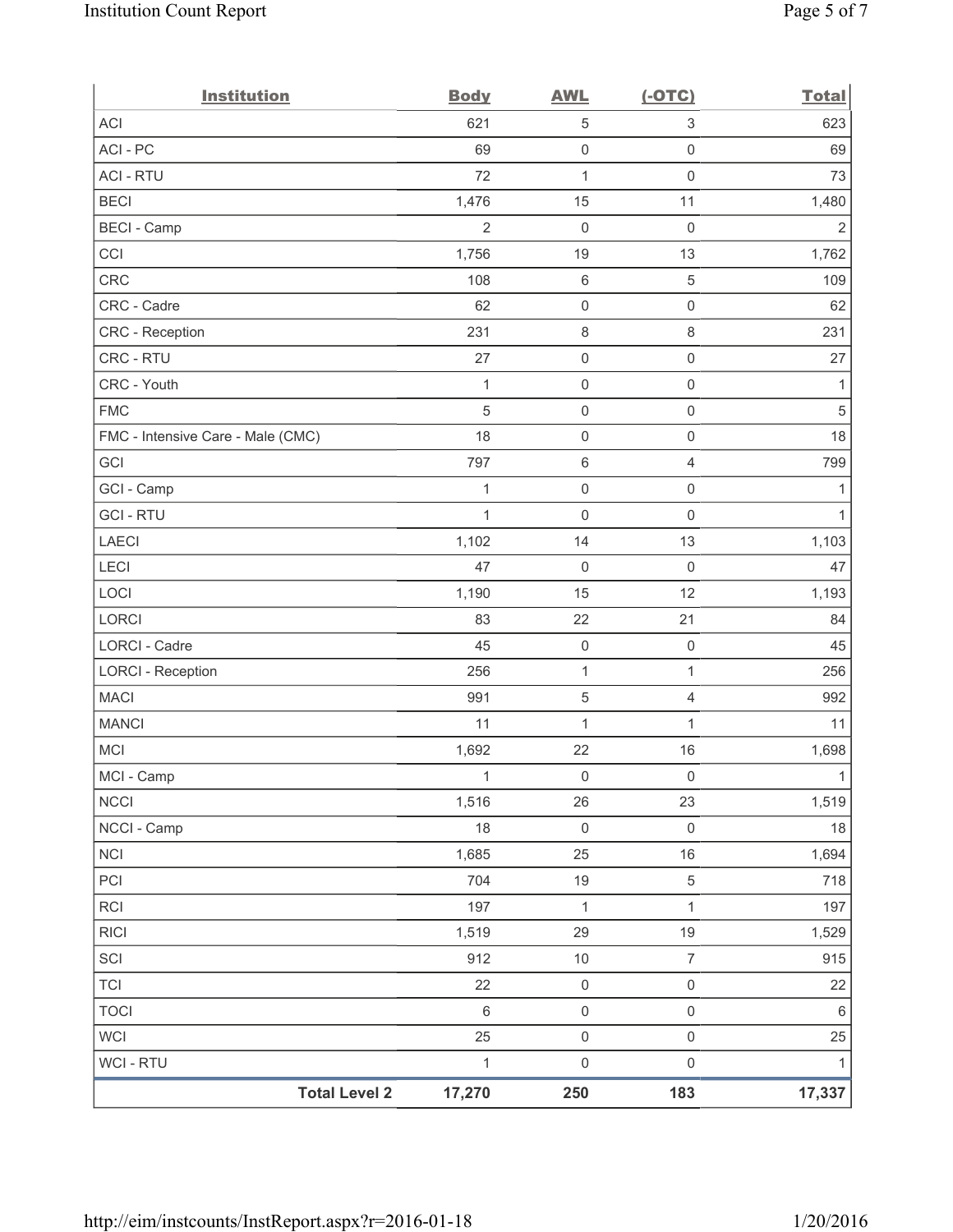| <b>Institution</b>                | <b>Body</b>    | <b>AWL</b>                | $(-OTC)$                  | <b>Total</b>   |
|-----------------------------------|----------------|---------------------------|---------------------------|----------------|
| <b>ACI</b>                        | 682            | 3                         | $\mathbf{1}$              | 684            |
| ACI-PC                            | $\mathbf{1}$   | $\mathbf 0$               | $\mathbf 0$               | $\mathbf{1}$   |
| <b>ACI - RTU</b>                  | 44             | $\mathsf{O}\xspace$       | $\mathsf{O}\xspace$       | 44             |
| <b>BECI</b>                       | 730            | 15                        | $\,6$                     | 739            |
| <b>BECI</b> - Camp                | 471            | $\mathsf{O}\xspace$       | $\mathbf 0$               | 471            |
| CCI                               | 833            | $\ensuremath{\mathsf{3}}$ | $\mathbf{1}$              | 835            |
| CRC                               | 62             | $\ensuremath{\mathsf{3}}$ | $\mathfrak{S}$            | 62             |
| CRC - Cadre                       | 11             | $\mathsf{O}\xspace$       | $\mathsf 0$               | 11             |
| CRC - Reception                   | 103            | $\,6\,$                   | $\mathbf 5$               | 104            |
| CRC - RTU                         | 3              | $\mathsf{O}\xspace$       | $\mathsf{O}\xspace$       | $\mathfrak{S}$ |
| <b>FMC</b>                        | 474            | $\overline{2}$            | $\mathsf{O}\xspace$       | 476            |
| FMC - Intensive Care - Male (CMC) | 23             | $\mathsf{O}\xspace$       | $\mathsf{O}\xspace$       | 23             |
| GCI                               | 438            | 18                        | $\,8\,$                   | 448            |
| GCI - Camp                        | 766            | $\mathsf{O}\xspace$       | $\mathsf{O}\xspace$       | 766            |
| <b>GCI-RTU</b>                    | $\mathbf{1}$   | $\mathbf 0$               | $\mathsf{O}\xspace$       | $\mathbf{1}$   |
| <b>LAECI</b>                      | 658            | 10                        | $\mathsf g$               | 659            |
| LECI                              | 11             | $\overline{2}$            | $\mathbf{1}$              | 12             |
| LECI - Camp                       | 189            | $\mathsf{O}\xspace$       | $\mathsf{O}\xspace$       | 189            |
| LOCI                              | 1,095          | $\overline{7}$            | $\ensuremath{\mathsf{3}}$ | 1,099          |
| LORCI                             | 40             | $\mathbf{1}$              | $\mathbf{1}$              | 40             |
| <b>LORCI - Cadre</b>              | $\overline{2}$ | $\mathsf{O}\xspace$       | $\mathsf 0$               | $\overline{2}$ |
| <b>LORCI - Reception</b>          | 100            | 1                         | $\mathbf 0$               | 101            |
| MACI - Minimum                    | 1,422          | 19                        | 12                        | 1,429          |
| <b>MANCI</b>                      | 12             | 5                         | $\sqrt{2}$                | 15             |
| MANCI - Camp                      | 380            | $\mathsf{O}\xspace$       | $\mathsf{O}\xspace$       | 380            |
| <b>MCI</b>                        | 484            | $\overline{7}$            | $\,$ 5 $\,$               | 486            |
| MCI - Camp                        | 370            | $\mathsf{O}\xspace$       | $\mathsf{O}\xspace$       | 370            |
| NCCI                              | 770            | 13                        | $\mathsf g$               | 774            |
| NCCI - Camp                       | 374            | $\mathsf 0$               | $\mathsf{O}\xspace$       | 374            |
| <b>NCI</b>                        | 811            | $\overline{7}$            | $\overline{4}$            | 814            |
| <b>OSP</b>                        | $\,8\,$        | $\mathbf{1}$              | $\mathbf{1}$              | 8              |
| PCI                               | 1,312          | 29                        | 12                        | 1,329          |
| <b>RICI</b>                       | 1,052          | 16                        | $\overline{4}$            | 1,064          |
| SCI                               | 1,157          | 16                        | $\,8\,$                   | 1,165          |
| <b>TCI</b>                        | 45             | $\overline{4}$            | $\sqrt{2}$                | 47             |
| TCI - Camp                        | 439            | $\mathsf 0$               | $\mathsf{O}\xspace$       | 439            |
| <b>TOCI</b>                       | 15             | $\mathsf 0$               | $\mathsf{O}\xspace$       | 15             |

### **Male Population by Institution: Security Level 1 (Include AWL and Exclude OTC)**